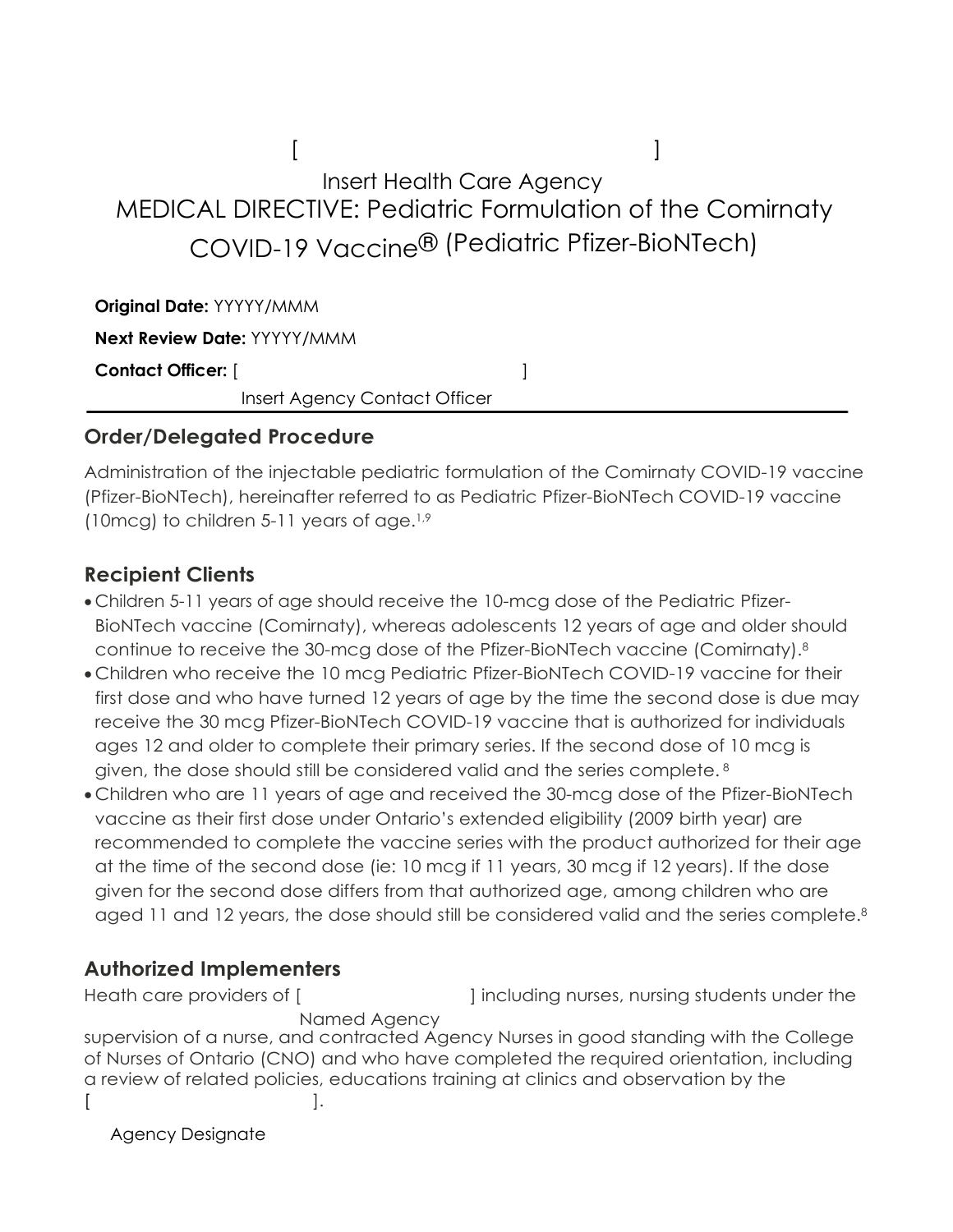#### **Indications**

- Pfizer-BioNTech COVID-19 Vaccine (COVID-19 mRNA Vaccine) is indicated for active immunization to prevent coronavirus disease 2019 (COVID-19) caused by severe, acute respiratory syndrome coronavirus 2 (SARS- CoV-2) virus.<sup>1</sup>
- Children 5-11 years of age without contraindications to the vaccine.<sup>1,9</sup>

### **Contraindications**

Clients are **NOT ELIGIBLE** for Pediatric Pfizer-BioNTech COVID-19 vaccine under this medical directive if there is a risk of serious adverse reaction identified during their health assessment:

- A history of anaphylactic reaction to a previous dose of the Pediatric Pfizer-BioNTech COVID-19 vaccine 1
- A history of proven immediate or anaphylactic hypersensitivity to any component of the Pediatric Pfizer-BioNTech COVID-19 vaccine or its packaging.1,5 Components of the Pediatric Pfizer-BioNTech COVID-19 vaccine are listed in Appendix A.

**The vaccine should not be administered in a general vaccine clinic. The client must seek evaluation by an appropriate physician or Nurse Practitioner (NP)**. Such an assessment is required to assess the method for possible (re)administration of a COVID-19 vaccine.4

Documentation after discussion with the health care provider is to be provided at the clinic including a vaccination care plan and **parameters the clinic should meet to provide safe vaccine administration.**<sup>4</sup>

#### **Precautions**

- As a precautionary measure, the second dose of mRNA vaccine should be deferred in children who have experienced myocarditis or pericarditis following any preceding dose of an mRNA COVID-19 vaccine until more information is available.8,9 Children with a history of myocarditis unrelated to COVID-19 vaccination should consult their health care provider for individual considerations and recommendations. If they are no longer under active care for myocarditis, they may receive the vaccine.<sup>9</sup> The National Advisory Committee on Immunization (NACI), Public Health Ontario (PHO) and The Ministry of Health continue to follow this closely and will update this recommendation as more evidence becomes available.<sup>9</sup>
- Individuals with proven severe allergic reaction (e.g., anaphylaxis) to injectable therapy not related to a component of authorized COVID-19 vaccines (e.g. intramuscular, intravenous, or subcutaneous vaccines or therapies) may be routinely vaccinated and do not need to be assessed. Most instances of anaphylaxis to a vaccine begin within 30 minutes after administration of the vaccine. Therefore, an extended period of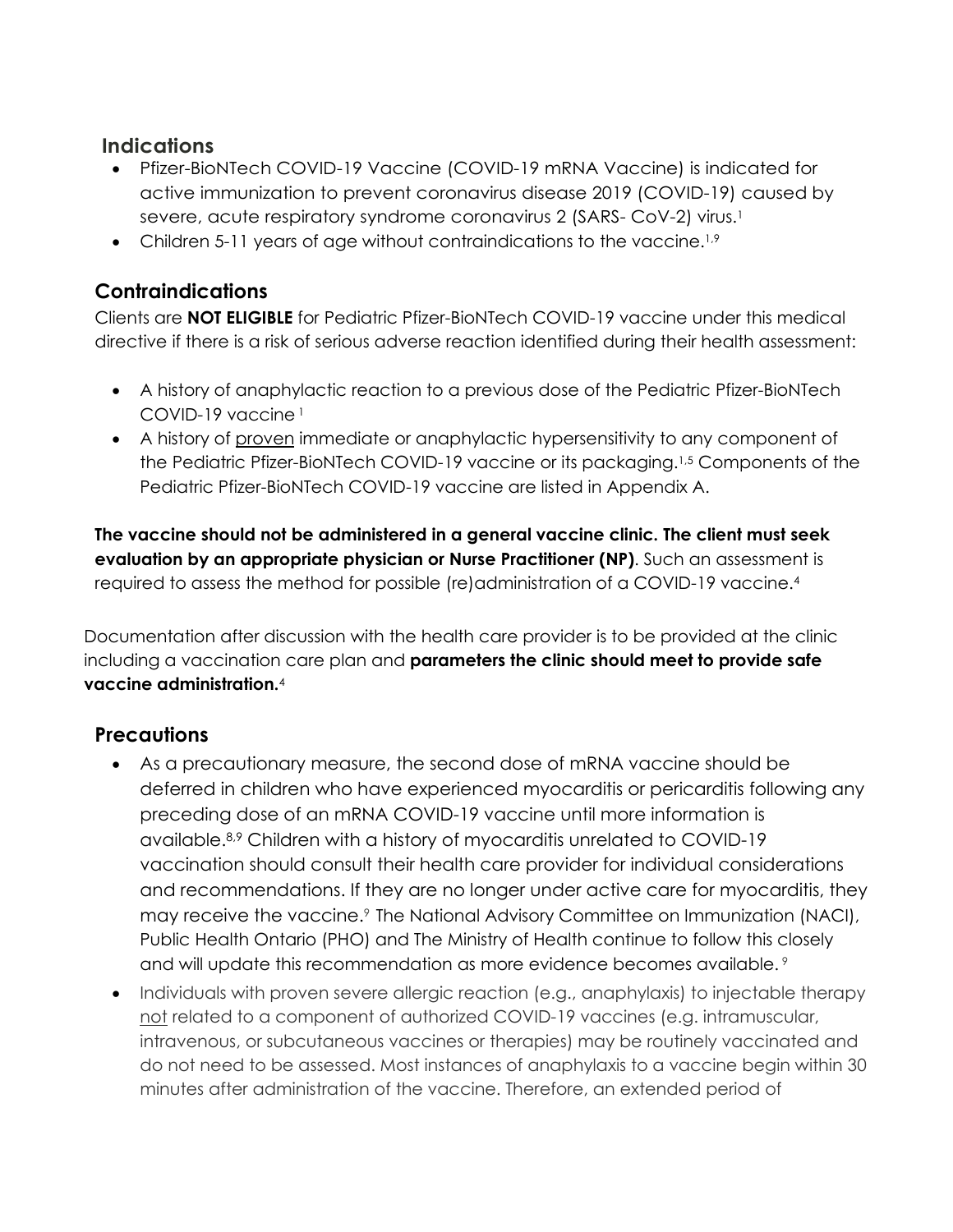observation post-vaccination of 30 minutes should be provided for the aforementioned individuals. 5

- Individuals with a history of allergy not related to a component of authorized COVID-19 vaccines or other injectable therapy (e.g. foods, oral drugs, insect venom or environmental allergens) can receive COVID-19 vaccines without any special precautions. Individuals should be observed for a minimum of 15 minutes following vaccination. 5
- Clients with a bleeding disorder should be optimally managed prior to immunization.<sup>10</sup>
- Clients currently experiencing moderate/severe, acute illness should have their vaccination postponed until the illness has resolved. 8,9
- NACI recommends that children aged 5-11 years old with a history of confirmed SARS-COV-2 infection should no longer be considered infectious based on current criteria and symptoms of acute illness should be completely resolved prior to vaccination.<sup>9</sup>
- NACI recommendations that children with a previous history of multisystem inflammatory syndrome in children (MIS-C), vaccination should be postponed until clinical recovery has been achieved or until it has been >90 days since diagnosis, whichever is longer.<sup>9</sup>
- NACI recommends that COVID-19 vaccines for children 5-11 years old should not be given concomitantly with other vaccines (live or non-live) at this time. It is recommended to wait at least 14 days BEFORE or AFTER the administration of another vaccine before administration of a COVID-19 vaccine.<sup>8,9</sup> Concomitant administration may be warranted on an individual basis in some circumstances, please refer to the Ministry of Health guidance document: [COVID-19 Vaccine Administration,](https://www.health.gov.on.ca/en/pro/programs/publichealth/coronavirus/docs/vaccine/COVID-19_vaccine_administration.pdf) Version 3.0 2021-Nov-26 ,or as current, for further information.

## **Additional Special Considerations**

- COVID-19 vaccines should not be given simultaneously with monoclonal antibodies or convalescent plasma.
- Clients receiving anticoagulant therapy can be immunized if they are optimally managed, and after immunization they should be advised to apply firm pressure to the injection site for 5 to 10 minutes. 8
- If tuberculin skin testing or an IGRA test is required, it should be administered and read before immunization or delayed for at least 4 weeks after vaccination. Vaccination with COVID-19 vaccines may take place at any time after all steps of tuberculin skin testing have been completed.
- For more information on the administration Pediatric Pfizer-BioNTech COVID-19 vaccine in children 5-11 years old , please refer to the NACI document: [Recommendations on](https://www.canada.ca/content/dam/phac-aspc/documents/services/immunization/national-advisory-committee-on-immunization-naci/recommendations-use-covid-19-vaccines/pfizer-biontech-10-mcg-children-5-11-years-age/pfizer-biontech-10-mcg-children-5-11-years-age.pdf) [the use of the Pfizer-BioNTech COVID-19 vaccine \(10mcg\) in children 5-11 years of age,](https://www.canada.ca/content/dam/phac-aspc/documents/services/immunization/national-advisory-committee-on-immunization-naci/recommendations-use-covid-19-vaccines/pfizer-biontech-10-mcg-children-5-11-years-age/pfizer-biontech-10-mcg-children-5-11-years-age.pdf) 2021-Nov-19 (or as current).
- For the most current information related to special populations, please refer to the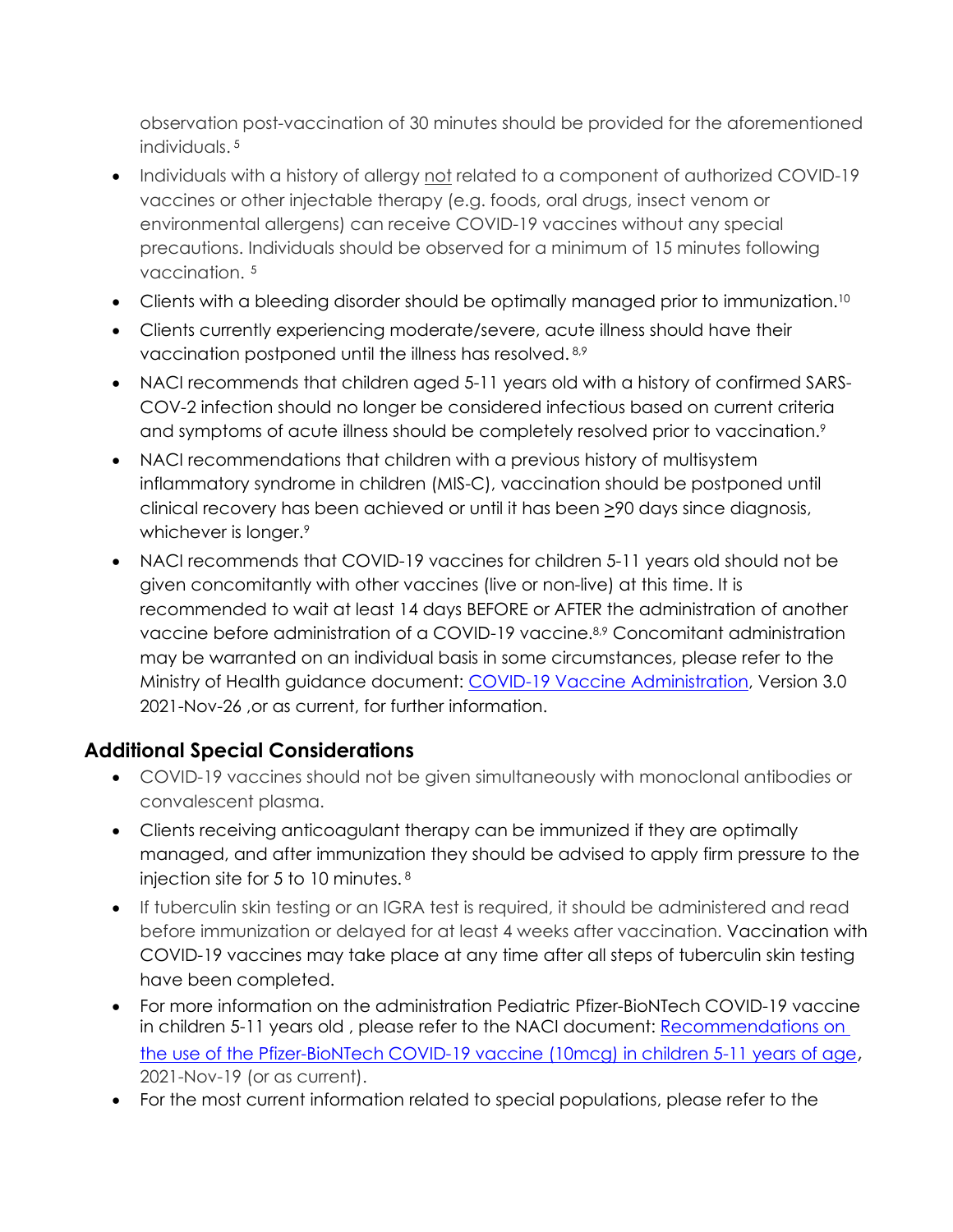Ministry of Health document: [COVID-19 Vaccination Recommendations for Special](https://www.health.gov.on.ca/en/pro/programs/publichealth/coronavirus/docs/vaccine/COVID-19_vaccination_rec_special_populations.pdf)  [Populations,](https://www.health.gov.on.ca/en/pro/programs/publichealth/coronavirus/docs/vaccine/COVID-19_vaccination_rec_special_populations.pdf) December 31, 2021 (or as current).

## **Obtaining Consent**

Appropriate informed consent must be obtained as per the *Guidelines for Implementing the Order/Delegated Procedure* and the client must NOT have any contraindications.

## **Guidelines for Implementing the Order/Delegated Procedure**

Nurses and nursing students are expected to prepare and administer vaccine(s) to clients in a safe, effective, and ethical manner, and to be accountable for their actions. Nurses and nursing students are expected to meet the CNO's **Medication Practice Standard** by performing all the administration and verification steps to minimize the chance of error.

Nurses and nursing students are expected to consult with their Manager or designate if unable to perform their nursing duties in a safe and effective manner.

Responsibilities of the nurse and nursing student who implement the intervention include the following:

- Clarify that informed consent has been obtained
- Assess the client to determine whether the specific client conditions and any situational circumstances identified in the directive have beenmet
- Know the risks to the client of implementing the Order/Delegated Procedure
- Possess the knowledge, skills and judgement required to implement the directive safely
- Know the predictability of the outcomes of the intervention
- Determine whether management of the possible outcomes is within their practice; if so whether they are competent to provide management of outcomes and if not, whether the appropriate resources are available to assist as required.

Administration of vaccine must be in accordance with the manufacturers' product information monographs and the NACI's Recommendations on the use of COVID-19 vaccine $(s)$ .  $1,9$ 

At all clinics where immunizing agents are administered, the [  $\qquad$  ] will be available for consultation. Agency Designate

## **Informed Consent**

To obtain informed consent, the nurse and/or nursing student must ensure:

• The purpose of the immunization, desired outcome, risks, and benefits are reviewed.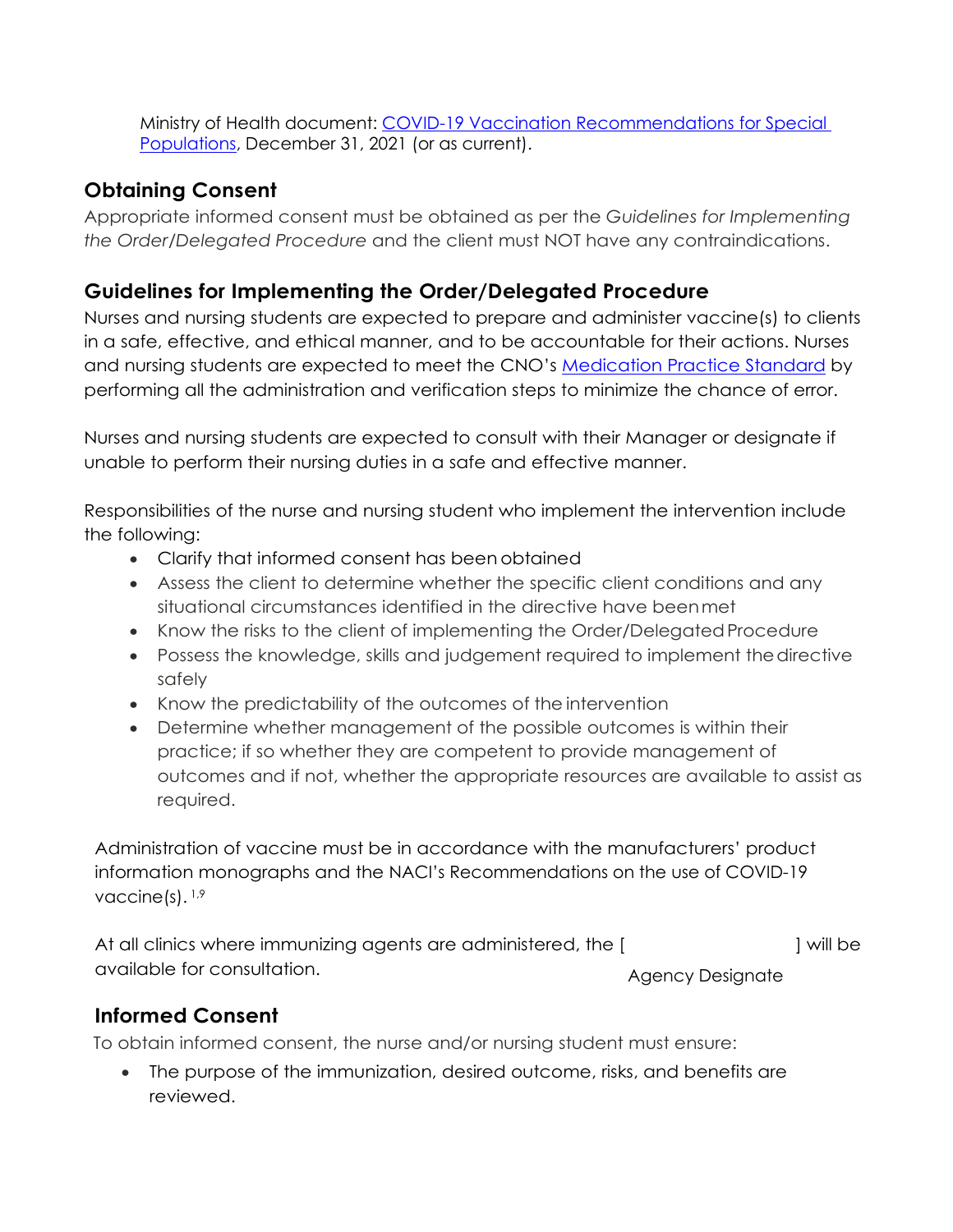- The client or substitute decision maker (parent/legal guardian) has read and understood the information on the appropriate COVID-19 Vaccine Information Sheet(s). If the client or substitute decision maker cannot read the sheet, it should be read or explained to them. Thenurse must ensure the client has no contraindications to the vaccine as specified in the "Contraindications" section of this Medical Directive and query regarding current health (e.g., immunosuppression) and precautions.
- The client or substitute decision maker has had the opportunity to ask questions about the vaccine andhad these questions answered to theirsatisfaction.
- The client or substitute decision maker has provided informed written or verbal consent to the nurse administering vaccine.

## **Capacity to provide consent**

A client can give consent if they understand the information that is being presented to them and appreciate the foreseeable consequences of their decision or lack of decision.

#### **When in doubt about informed consent or a medical condition of the client, do not administer the vaccine and consult with the [ ].**

Agency Designate

## **Pediatric Pfizer-BioNTech COVID-19 Vaccine**

#### **Dose and Schedule for the Pediatric Pfizer-BioNTech COVID-19 Vaccine:**

Dose:

• 10 mcg of SARS-CoV-2 spike protein mRNA

Volume:

 $\bullet$  0.2 mL

Schedule:

- 2 doses
- o Minimum Interval 19 days apart
- o Authorized interval 21 days apart
- o NACI Recommended Interval at least 8 weeks apart
- 3 doses
- o For information on completing a 3 dose primary series for moderately to severely immunocompromised children refer to the Ministry of Health document [COVID-19 Vaccine Third Dose Recommendations](https://www.health.gov.on.ca/en/pro/programs/publichealth/coronavirus/docs/vaccine/COVID-19_vaccine_third_dose_recommendations.pdf) ( January 13, 2022 or as current)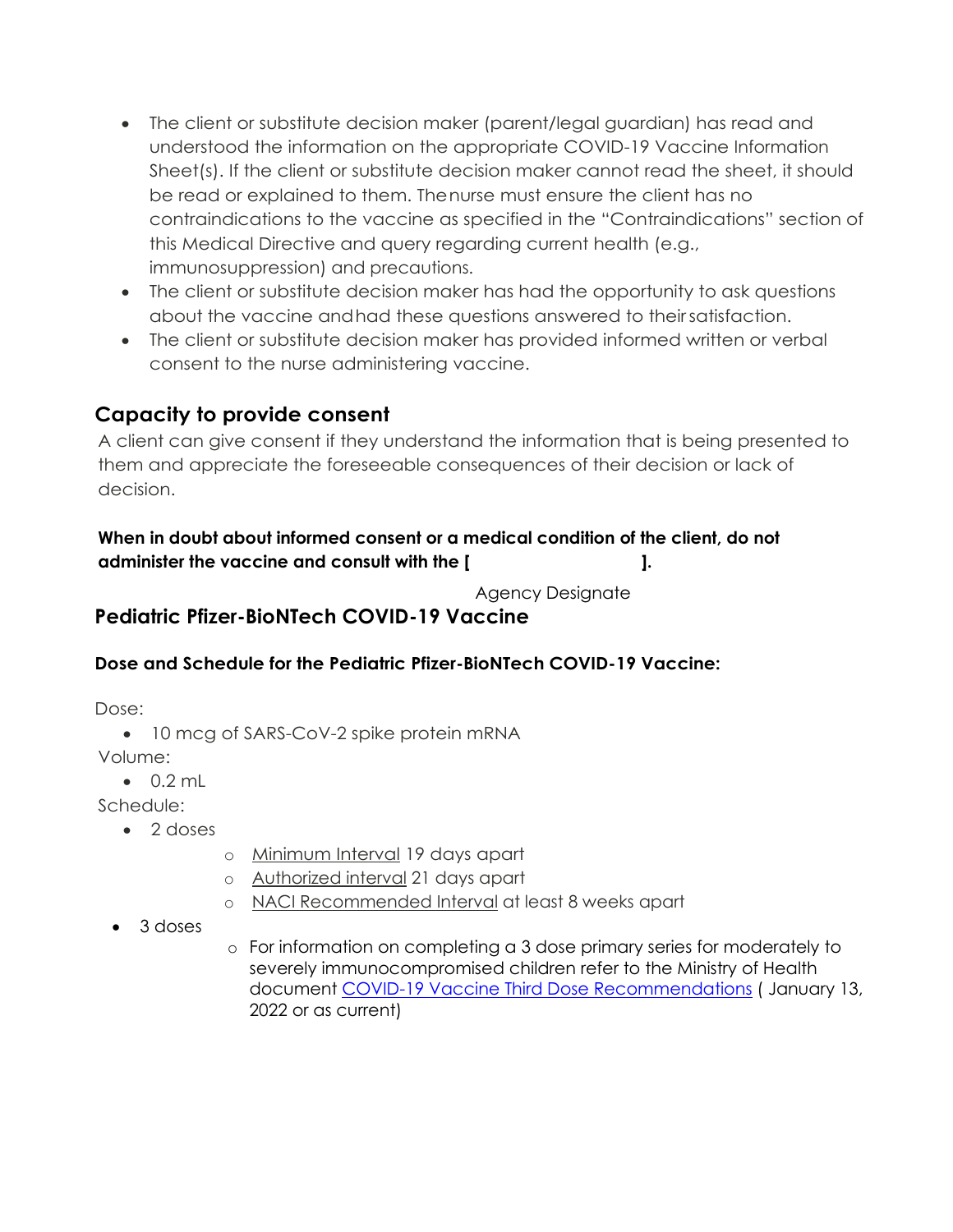#### **Preparation and Administration of the Pediatric Pfizer-BioNTech COVID-19 Vaccine**

Follow the *Injection Technique Policy and Procedure of* [  $\qquad$  ] in conjunction with the following resources below. Named Agency

COVID-19 Vaccine Administration guidance document

[https://www.health.gov.on.ca/en/pro/programs/publichealth/coronavirus/docs/vaccine/CO](https://www.health.gov.on.ca/en/pro/programs/publichealth/coronavirus/docs/vaccine/COVID-19_vaccine_administration.pdf) [VID-19\\_vaccine\\_administration.pdf](https://www.health.gov.on.ca/en/pro/programs/publichealth/coronavirus/docs/vaccine/COVID-19_vaccine_administration.pdf) with additional information on preparation, dosage forms, strengths, composition, and packaging found in the vaccine product monograph <https://covid-vaccine.canada.ca/info/pdf/pfizer-biontech-covid-19-vaccine-pm1-en.pdf>

#### **Storage Requirements and Additional Doses from Vaccine Vials**

Refer to the Vaccine Storage and Handling guidance document [https://www.health.gov.on.ca/en/pro/programs/publichealth/coronavirus/docs/vaccine/vac](https://www.health.gov.on.ca/en/pro/programs/publichealth/coronavirus/docs/vaccine/vaccine_storage_handling_pfizer_moderna.pdf) [cine\\_storage\\_handling\\_pfizer\\_moderna.pdf](https://www.health.gov.on.ca/en/pro/programs/publichealth/coronavirus/docs/vaccine/vaccine_storage_handling_pfizer_moderna.pdf)

#### **Documentation and Communication**

Documentation of administered doses into the COVax database post vaccination should be followed in conjunction with the [  $\qquad$  ] documentation procedure, and the

Named Agency

College of Nurses of Ontario's Documentation Practice Standard.]4

#### **Adverse Reactions**

The following adverse events have been reported as being common, very common or uncommon after either dose of the Pfizer-BioNTech COVID-19 vaccine8:

Very common: may affect more than 1 in 10 people

- injection site pain, swelling and redness
- headache
- muscle pain
- fatigue

Common: may affect 1 to less than 10 in 100 people

- chills
- fever
- vomiting
- diarrhea
- joint pain

Recommendations for the post-vaccination observation period for other vaccines during the pandemic, such as for influenza vaccine, should continue to be followed.2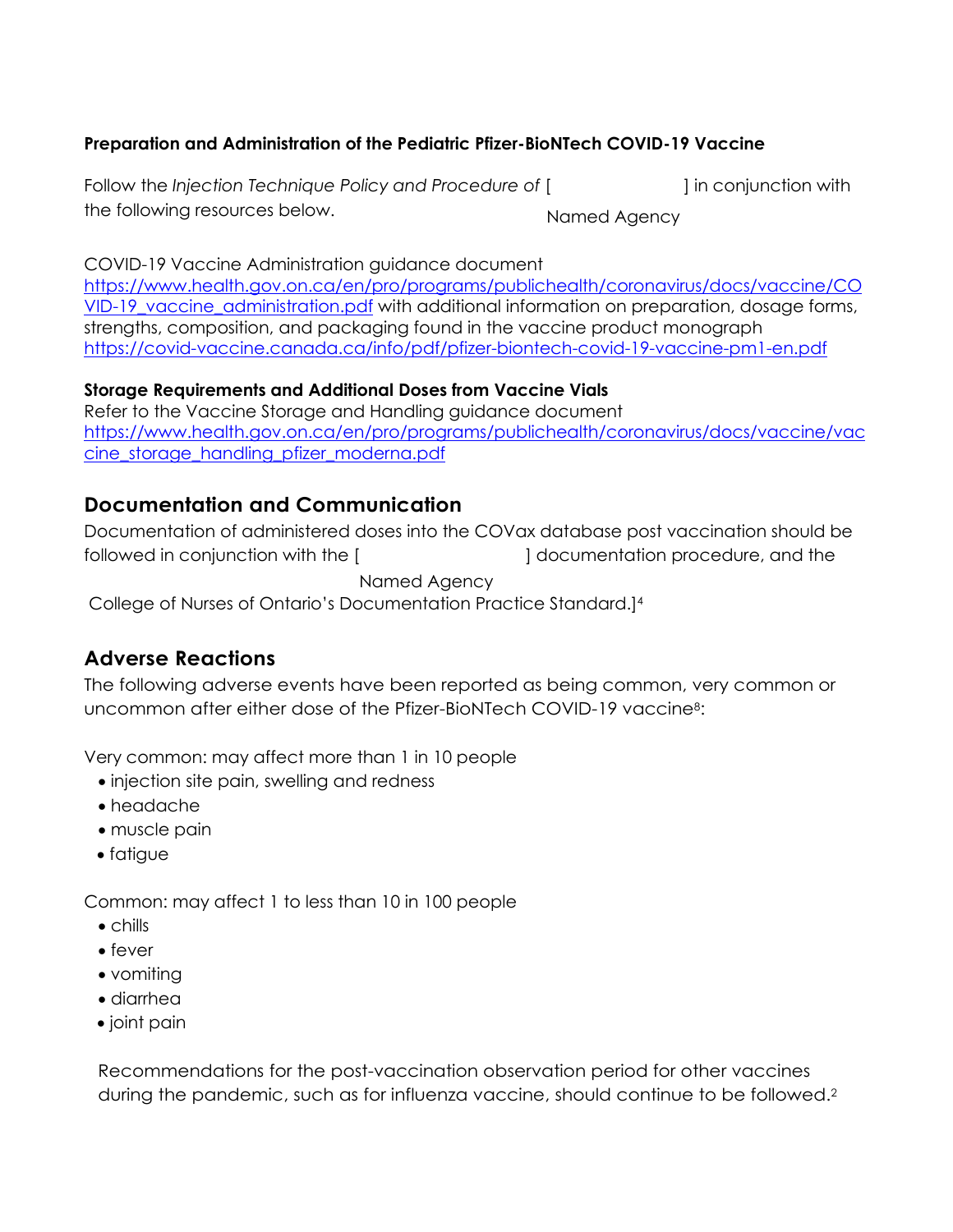Therefore, advise clients to remain in the post-vaccination waiting area for the length of time as recommended in the National Advisory Committee on Immunization (NACI) *Recommendations on the Duration of the Post-vaccination Observation Period for Influenza Vaccination during the COVID-19 Pandemic.*<sup>2</sup>

In situations of suspected hypersensitivity or non-anaphylactic allergy to COVID-19 vaccine components, the [  $\qquad \qquad$  ] shall be consulted prior to

#### Agency Designate

vaccination, to determine the appropriateness of the vaccination, the option of vaccination in a controlled setting and/or the use of an extended post-vaccination observation period.

As per s.38 of the *Health Protection and Promotion Act*, those administering vaccines should ensure that the vaccine recipients are advised to immediately call their doctor/nurse practitioner or go to the nearest hospital emergency department if they develop a reaction that could be related to the vaccine.3 Specifically, the client should be monitored for:

- $\bullet$  Hives<sup>10</sup>
- Swelling of the face, mouth or throat<sup>10</sup>
- Altered level of consciousness/serious drowsiness<sup>10</sup>
- Trouble breathing, hoarseness or wheezing<sup>10</sup>
- High fever (over 40°C or 104°F) <sup>10</sup>
- Convulsions (seizures) <sup>10</sup>
- Other serious reactions<sup>10</sup>

If a reaction as described above occurs while at [  $\qquad \qquad$  ] clinic, refer to the *Medical Directive for Anaphylaxis Management*. Named Agency

Adverse events/reactions must be documented, reported to the MOH as per the [ ] procedure on *Reporting Adverse Events Following Immunization.* Named Agency

**Approving [ ]. (s)/Authorizer(s):**

Named Agency

| <b>NAME:</b>      | <b>DATE:</b> |
|-------------------|--------------|
| <b>SIGNATURE:</b> |              |
|                   |              |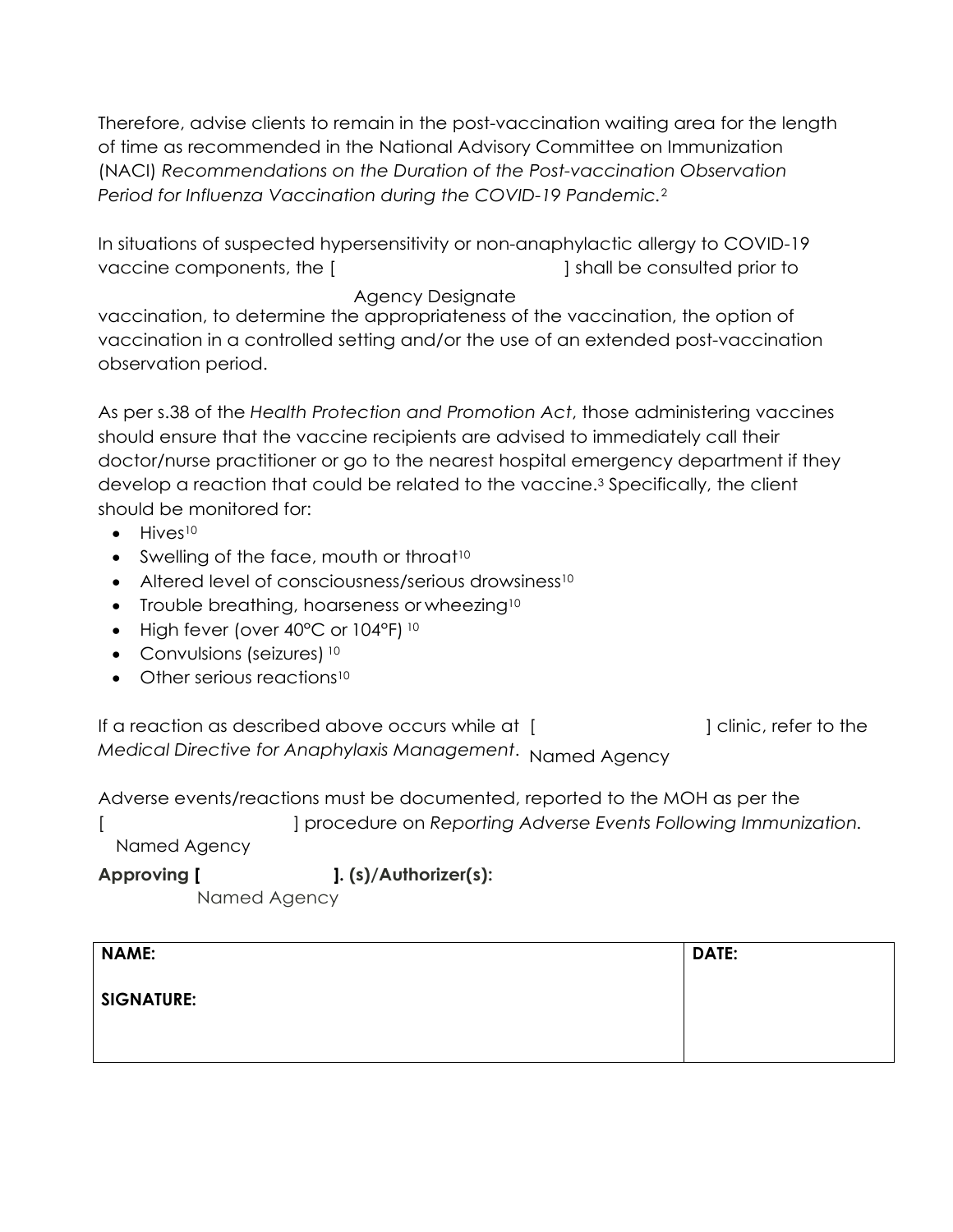### **Appendix A – Components of the Pediatric Pfizer-BioNTech COVID-19 Vaccine and its Packaging**

For a comprehensive list of components in the vaccine and packaging, please consult the product leaflet or information contained within the product monograph available through Health Canada's Drug Product Database.<sup>1</sup>

Potential non-medicinal ingredients in the vaccine or its container known to cause type 1 hypersensitivity reactions ranging from mild cutaneous reactions to anaphylaxis includes the following (which may not be a complete list):

- polyethylene glycol (PEG)<sup>8,9</sup>
- polysorbate 80 8
- tromethamine (trometamol or Tris)<sup>8,9</sup>

The full list of non-medical ingredients is as follows:<sup>1</sup>

- ALC-0315 = ((4-hydroxybutyl) azanediyl)bis (hexane-6,1-diyl)bis(2-hexyldecanoate)
- ALC-0159 = 2-[(polyethylene glycol)-2000]- N,N-ditetradecylacetamide
- 1,2-distearoyl-sn-glycero-3-phosphocholine
- Cholesterol
- Sodium chloride
- Sucrose
- Tromethamine
- Tromethamine Hydrochloride
- Water for injection

Pfizer-BioNTech COVID-19 Vaccine does not contain any preservatives. The glass vials have a stopper which does not contain natural rubber latex.<sup>1</sup>

#### **References**

- **1** [Product Monograph –Pfizer-BioNTech COVID-19 Vaccine](https://covid-vaccine.canada.ca/info/pdf/pfizer-biontech-covid-19-vaccine-pm1-en.pdf)
- 2 [Recommendations on the Duration of the Post-vaccination Observation Period for](https://www.canada.ca/en/public-health/services/immunization/national-advisory-committee-on-immunization-naci/recommendations-duration-observation-period-post-influenza-vaccination-during-covid-19-pandemic.html) [Influenza Vaccination during the COVID-19 Pandemic](https://www.canada.ca/en/public-health/services/immunization/national-advisory-committee-on-immunization-naci/recommendations-duration-observation-period-post-influenza-vaccination-during-covid-19-pandemic.html)
- 3 [Health Protection and Promotion Act](https://www.ontario.ca/laws/statute/90h07#BK45)
- 4 [College of Nurses of Ontario. Documentation,](http://www.cno.org/globalassets/docs/prac/41001_documentation.pdf) revised 2008. Toronto, ON: 2019.
- 5 Ministry of Health and Long-Term Care Guidance document: COVID-19 Vaccination